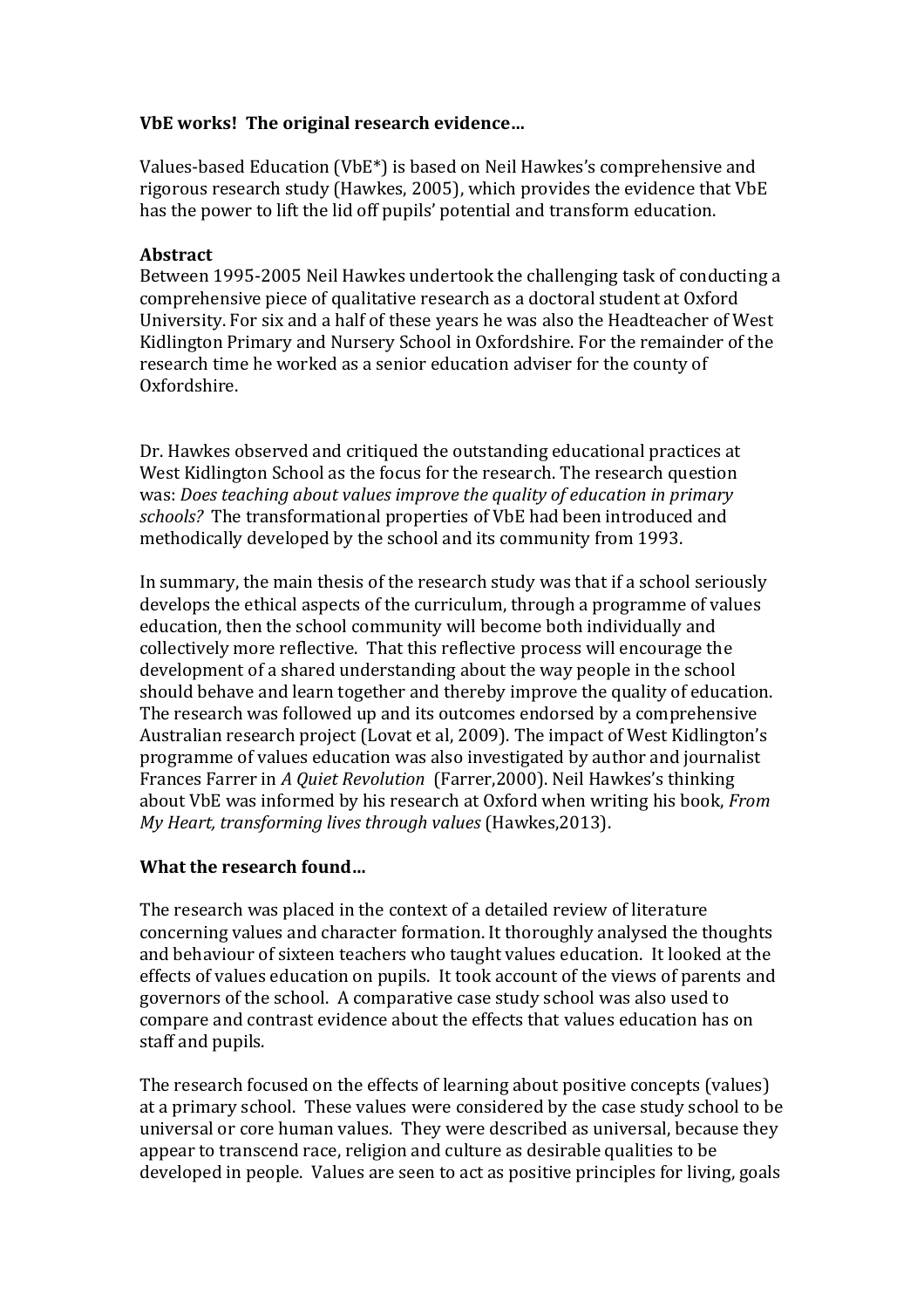to be achieved. The school expressed these values in the form of twenty-two value words, such as *respect*, *friendship* and *honesty*. The value words have both moral and spiritual dimensions: moral in the sense that the values help pupils to determine what appropriate or inappropriate behaviour is; spiritual in the sense that the values are considered in the context of the person's inner world of thoughts, feelings, personal identity, experiences and emotions. The research sought to establish whether, by educating children in values, schools enable children to understand themselves more clearly through an awareness of this inner world. Is it the case that, through this reflective process, each pupil gains greater autonomy, self-respect and self-esteem? The research study critically examined this notion through a rigorous analysis of data that was collected from the school, where the children had been educated through an explicit programme of values education.

# **The research found the following general outcomes of VbE:**

- underpinning the school curriculum with values education has positive effects on the life and work of the school;
- values education encourages pupils to explore and internalise values, thereby developing a range of positive personal qualities;
- values education has a positive effect on adults in the school community.

The research study reflected on whether it is possible for schools to construct a curriculum and supportive pedagogy that promotes the development of a well educated, reflective, more stable civil community. The research showed that, when a school seriously develops the moral/spiritual aspects of the curriculum that is those that positively contribute to the inner world of thoughts, feelings and emotions of the pupil, the school community becomes more reflective and harmonious. It found that reflection, based on a deepening understanding of a set of positive values, encourages pupils to take greater personal responsibility for their learning and behaviour.

### **Implications of the research evidence for schools… Schools should:**

• emphasise the importance and benefits of staff caring both for themselves and each other, recognising that positive values are best modelled by a workforce that feels valued;

• determine whether the Head, leadership team and staff can give values education their full support in order to develop consistency of staff behaviour and pedagogy across the whole school;

• consider how adults should model the behaviour that they expect of the pupils;

• consider the benefits to the individual and society of introducing and sustaining a moral vocabulary based on values that are seen as important dispositions to be nourished in pupils (e.g. respect, care and responsibility);

• consider the proportion of curriculum time allocated to reflective practices such as silent sitting;

• consider providing guiding principles for the development of the whole child,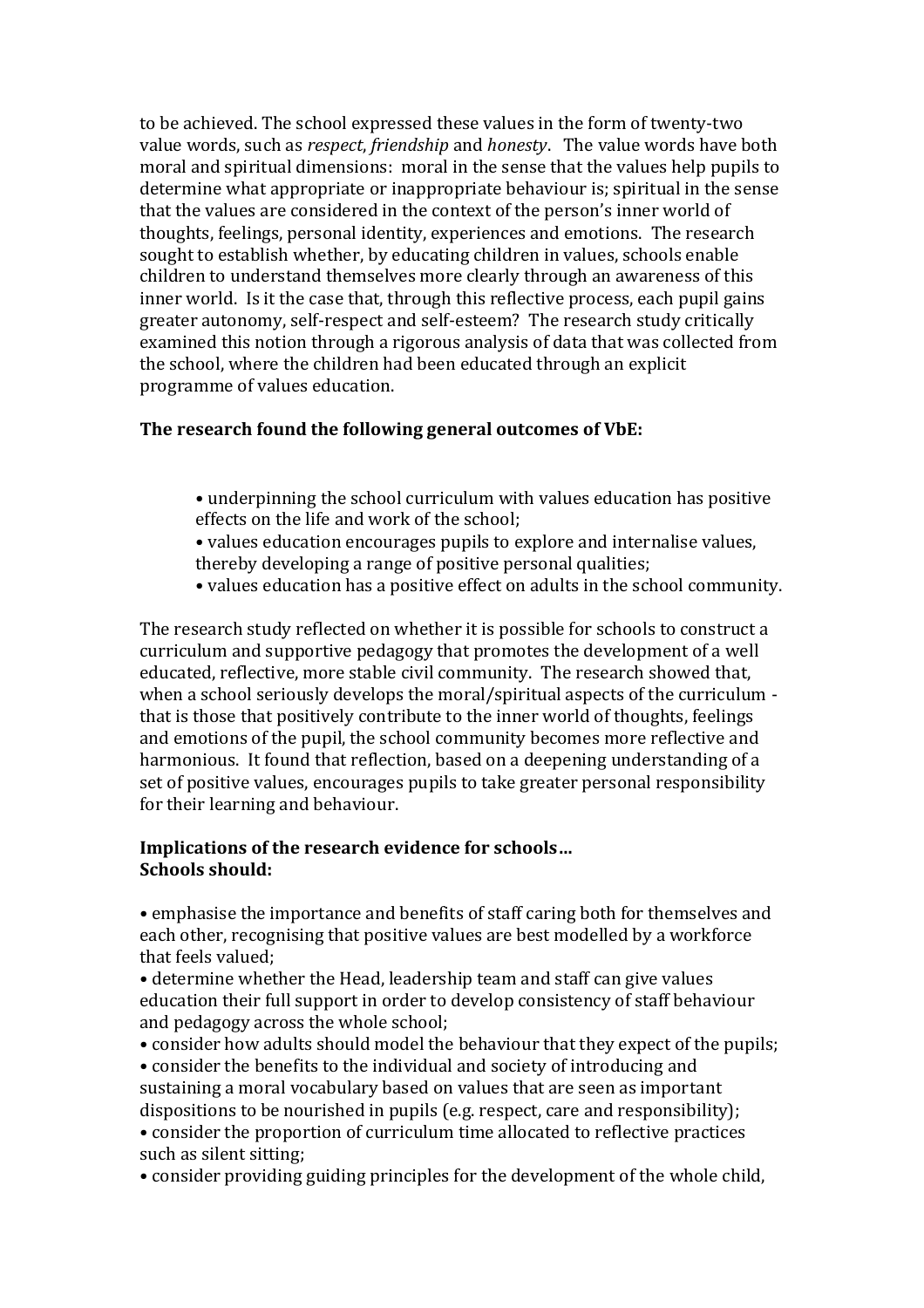recognising that the individual is comprised of physical, intellectual, emotional and spiritual dimensions;

• audit the curriculum to ensure that in practice it recognises every pupil as invaluable, capable and in need of positive encouragement;

• nurture an ethos that emphasises the positive, thereby creating positive results;

• create a behaviour policy, based on values, which maintains the integrity of positive adult pupil relationships by distinguishing between pupils as people and their behaviour. Such a policy enabling pupils to understand that their actions bring consequences.

### **The potential benefits for schools of VbE include:**

• helping to develop a positive school ethos that is more harmonious because of the direct correlation between values education and behaviour;

• creating a calm and purposeful environment in which everyone feels valued;

• enabling staff to feel valued in a culture of care and support;

• enabling pupils to understand themselves, through an awareness of their inner selves, so that they grow to be self-disciplined, having the ability to observe and determine their own positive behaviour;

• creating personal and school harmony by introducing an ethical vocabulary through the explicit and regular consideration of value words such as peace, cooperation, care and respect which is learned by hearing, reading, reflecting on, writing about, discussing and practising;

• fostering a school ethos that emphasises quality holistic education with an emphasis on high personal moral and academic standards;

• supporting the development of good quality relationship between all who work in the school.

• helping pupils to be in touch with their inner world of thoughts, feelings and emotions;

• encouraging pupils to develop their positive dispositions and to choose their attitudes;

• promoting self knowledge and thinking skills (of adults and pupils) through reflective silent sitting in assemblies and lesson time;

• encouraging the skill of active listening;

• developing emotional intelligence. By talking about their feelings, pupils learn to express themselves more clearly, to control their behaviour and empathise with others;

• having the positive support of parents and the community.

# *Recommendations to schools…*

The research evidence, deduced from this study, led to one major recommendation and a series of subsidiary ones. The major recommendation was that there was a need for further research to ascertain the legitimacy of values education, and that this research should be undertaken by establishing a longitudinal study ranging across a number of schools that have adopted the methodology. Australia provides this evidence (see Lovat et al 2009). The more extensive research study should seek to establish the validity of a new educational paradigm that emerges from this case study, one that could be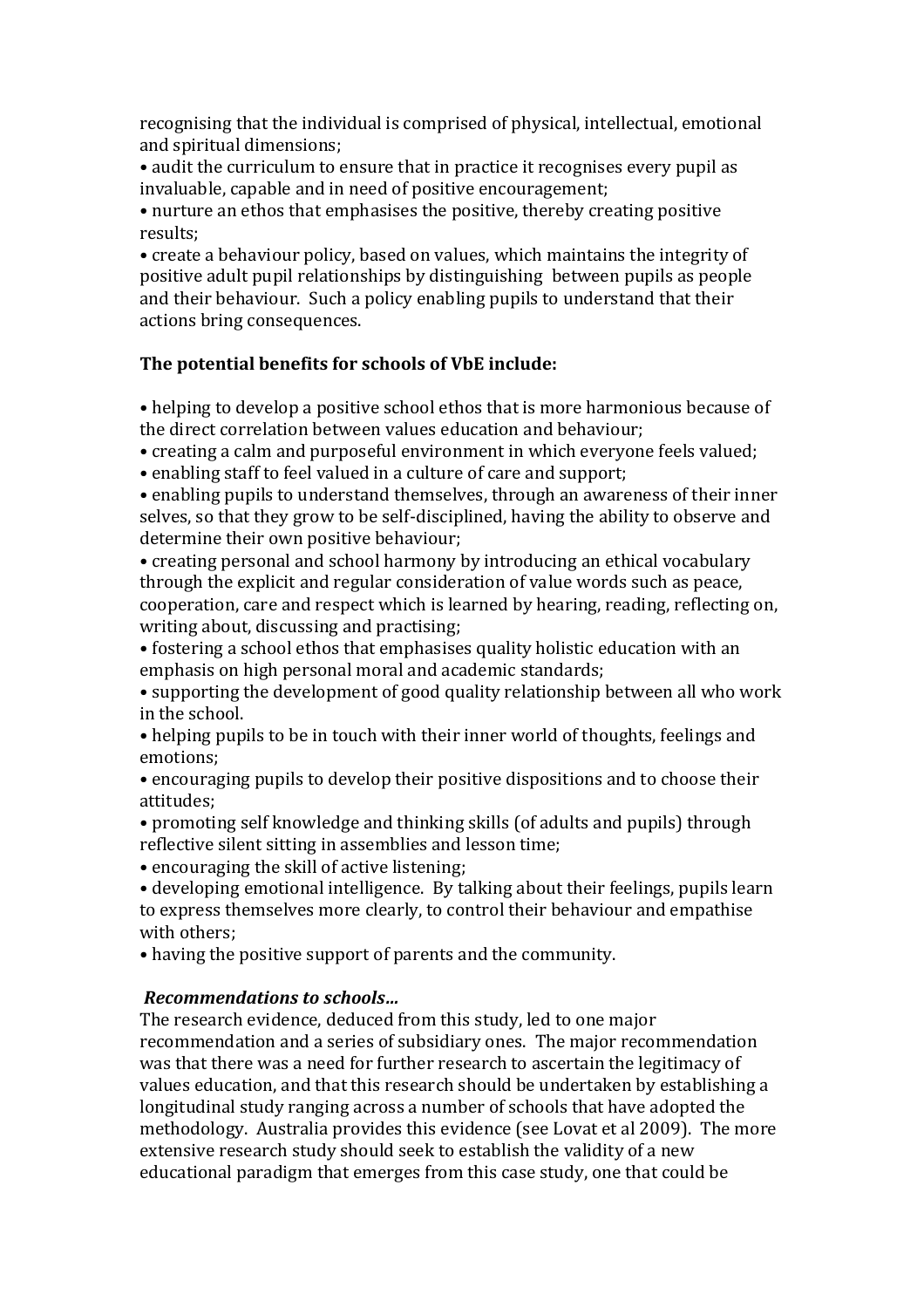termed *the philosophy of valuing*, its central tenet being that:

 Values education is a way of conceptualising education that places the search for meaning and purpose at the heart of the educational process. It recognises that the recognition, worth and integrity of all involved in the life and work of the school, are central to the creation of a values-based learning community that fosters positive relationships and quality in education.

### **From this definition of values education emerge a number of recommendations. These are that:**

a. the concept of VbE is considered as being an agreed set of principles and practices that underpin all aspects of a school's life and work ;

b. effective values education is centred on the understanding that without appropriate values words pupils cannot access ethical thought (what Dr.Hawkes later termed ethical intelligence). Therefore central to values education is the introduction of a common values vocabulary, which has been defined by a process of school-based identification of values (virtues, qualities). That these community-selected values are considered as a vital precursor for the creation of a values-based school community;

c. the success of VbE in a school seems determined by the degree of empathy and support given to its consistent application by the headteacher. Values-based leadership is therefore an area for future enquiry and research;

d. the key to effective VbE lies in an initial emphasis on the role and person of the teacher, rather than on the pupil, teaching materials or a programme. This is to emphasise an underlying conviction of the thesis that the teacher, in terms of his/her own identity and integrity, is the prime instrument for values education and that this is revealed through his or her own commitment to values and consequent expression and modeling of them;

e. the most effective values teachers are those who are aware of the impact on pupils of their own thoughts, feelings, attitude and behaviour. Such an understanding underlines the need for teachers to develop a clearer and more accurate perception of their own attitudes and behaviour to enable them to model positive values;

f. there is a need for teachers not just to be appropriately trained but also nurtured and cared for, including by themselves and each other;

g. schools should be encouraged to be values-based learning communities and that classrooms should be values-based learning environments;

h. the stress on the benefits of reflection as a meaning and purpose making process contributes to the development of understanding, critical thinking, selfawareness and consideration of self and others. That reflection creates the space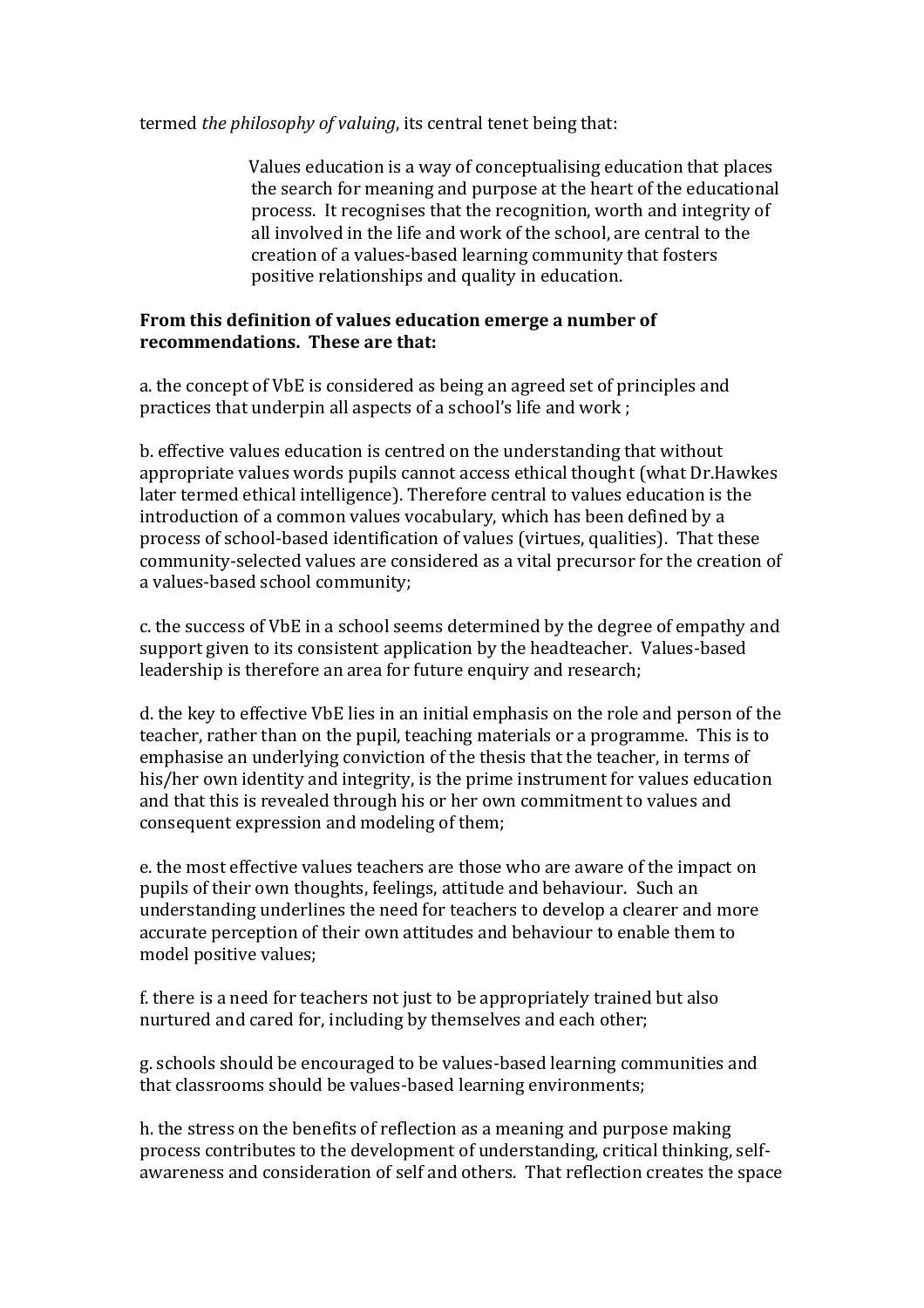and time for pupils to realise that they have the freedom to choose, to choose above all their attitude and subsequent behaviour to events and people. In giving young children the facility for *silent sitting*, we give them the means to choose. No other part of the curriculum is concerned so specifically with the internal world of the child, and hence with developing this facility;

i. VbE does not just have a place in school life as part of its rules and regulations but at a deeper level within the identity, way of thinking and way of life of all involved in the school community. For instance, it can be seen as a way of helping pupils to identify meaning and purpose in their lives and thereby fill any existential vacuum, particularly if there is no meaning drawn because of an absence of religious or ethical teaching.

j. the holistic view of persons (teachers, pupils and others) as thinking, valuing wholes (human *beings*, not *doings*) within one human family and one world, requires an holistic approach to education and schooling, considering it as only being complete if it addresses the whole person;

k. positive relationships are essential for the creation and maintenance of a values-based climate for learning;

l. to question the whole notion as to whether values education can realistically be a movement for positive renewal of the educational system.

 Behind these recommendations lies an understanding and assumption that VbE is far more than a process of instilling values in pupils. It is concerned with the very meaning and purpose of education; a statement about the quality of education that can be achieved and the impact that this can have on society. In this way of conceiving the role and purpose of education, the school has the potential for being a microcosm of what society could aspire to be.

#### **Notes:**

Dr. Hawkes first used the term VbE in 2006, as he considered that it was this more comprehensive term that accurately described the philosophy and practices in a school that is engaged in values education. Before that date the term Values Education (VE) was used. Therefore the term VbE will not be found in either Dr. Hawkes's research or Professor Lovat's in Australia.

#### **Bibliography:**

- Farrer, Frances (2000). *A Quiet Revolution: Encouraging Positive Values in Our Children.* London: Random.
- Hawkes, Neil (2003). *How to Inspire and Develop Values in your Classroom*. Cambridge: LDA.